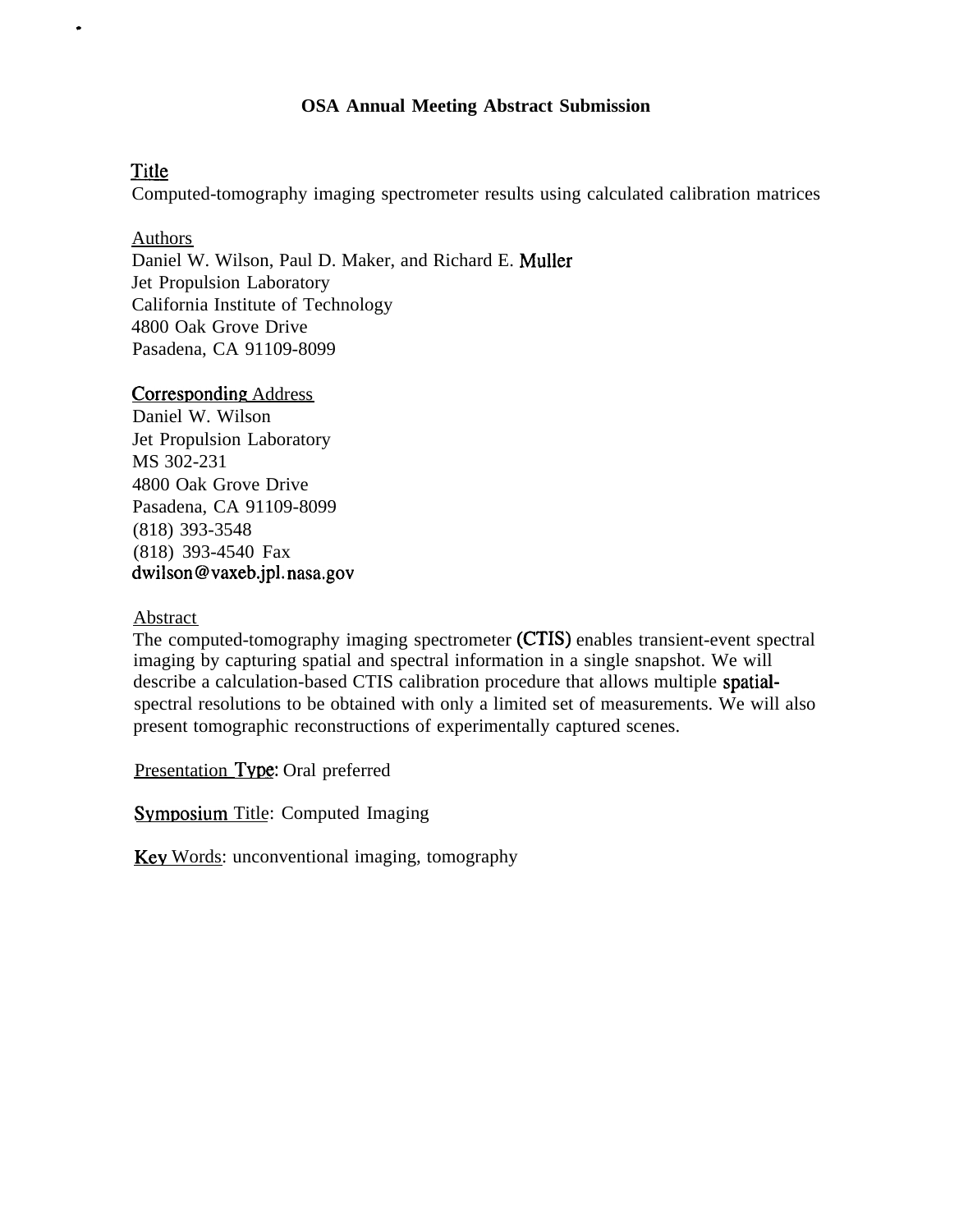## **OSA Annual Meeting Abstract Submission**

## Title

. . .

Computed-tomography imaging spectrometer results using calculated calibration matrices

## Authors

Daniel W. Wilson, Paul D. Maker, and Richard E. Muller Jet Propulsion Laboratory California Institute of Technology 4800 Oak Grove Drive Pasadena, CA 91109-8099

## Corresponding Address

Daniel W. Wilson Jet Propulsion Laboratory MS 302-231 4800 Oak Grove Drive Pasadena, CA 91109-8099 (818) 393-3548 (818) 393-4540 Fax dwilson@vaxeb,jpl .nasa.gov

## Abstract

The computed-tomography imaging spectrometer (CTIS) enables transient-event spectral imaging by capturing spatial and spectral information in a single snapshot. We will describe a calculation-based CTIS calibration procedure that allows multiple spatialspectral resolutions to be obtained with only a limited set of measurements. We will also present tomographic reconstructions of experimentally captured scenes.

Presentation Type: Oral preferred

Symposium Title: Computed Imaging

Key Words: unconventional imaging, tomography